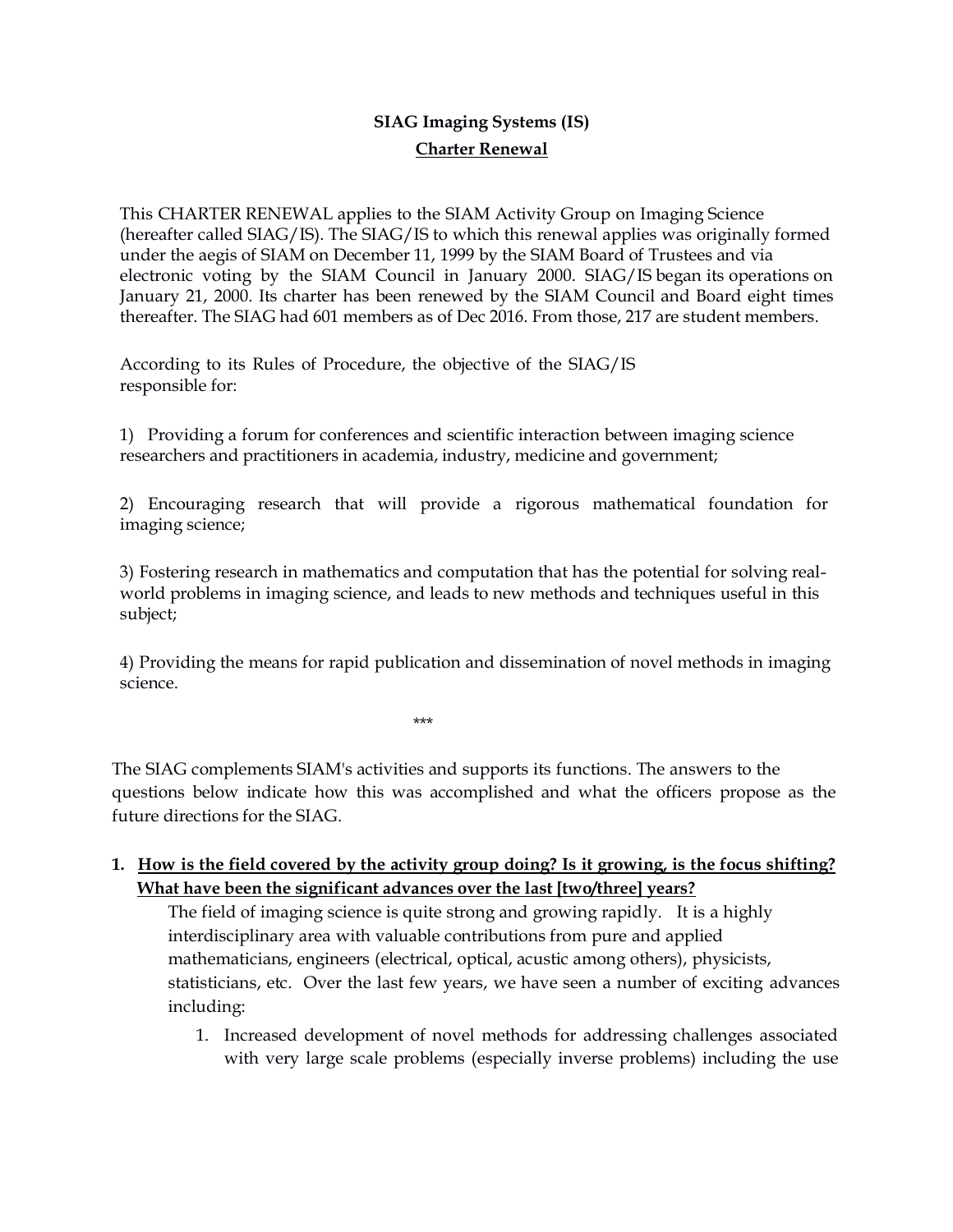and analysis of randomization methods, large scale optimization techniques, state-of-the-art numerical methods, etc.

- 2. Interest in and utility of uncertainty quantification ideas (Bayesian statistical methods) as applied to problems in imaging.
- 3. Continued rise of computational imaging methods combining novel hardware (e.g., optical systems) with computational reconstruction techniques to obtain new and highly application-relevant data that would never have been possible before.
- 4. The migration of methods and ideas from pure mathematics into applications including optimal transport, topological data analysis, and differential geometry

# **2. How is the activity group doing? Is it remaining vibrant? Is the size of the SIAG stable or increasing? How is the SIAG keeping up with the changes in the field? How are the broader interests of SIAM reflected in the activities of the SIAG?**

The SIAG is doing very well. Over the past couple of years we have seen strong growth in membership. The 601 members as of December 2016 was the highest since 2011 and represents the second year of increase. The 217 student members in December 2016 also marks the second year of increase. The SIAM Imaging Sciences Conference had 485 attendees in 2016, the second highest attendance of the eight times the meeting has run.

The activity group is keeping up with changes in the field in the following ways:

- 1. Through the planning of the biannual Imaging Sciences Conference. The IS 2016 program represented the full breadth of the discipline with 97 minisymposia organized over four days typically involving 10-12 parallel sessions.
- 2. By reaching out to other professional organizations with comparable interests. Specifically ASA and IEEE Signal Processing Society's Computational Imaging Special Interest Group both sponsored (CI-SIG) IS16 and will do so again for IS18. We are also in the process of developing a joint weekly electronic digest with CI-SIG to keep members of both groups abreast of news in the field including job opportunities, calls for papers, journal tables of contents, software resources etc.

### **3. Please list conferences/workshops the activity group has sponsored or co-sponsored over the past three years, and give a brief (one sentence or phrase) indication of the success or problems with each.**

1. **IS16** was very successful representing the second largest attendance in the eight times this meeting was run. There were close to 100 contributed minisymposia (up from 60 two years previously) devoted to topics spanning the SIAM universe and extending to fields and drawing participation from researchers well outside of industrial and applied mathematics. Of the six plenary lectures, two came from industry (Google and Chevron) and two were associated with paper prizes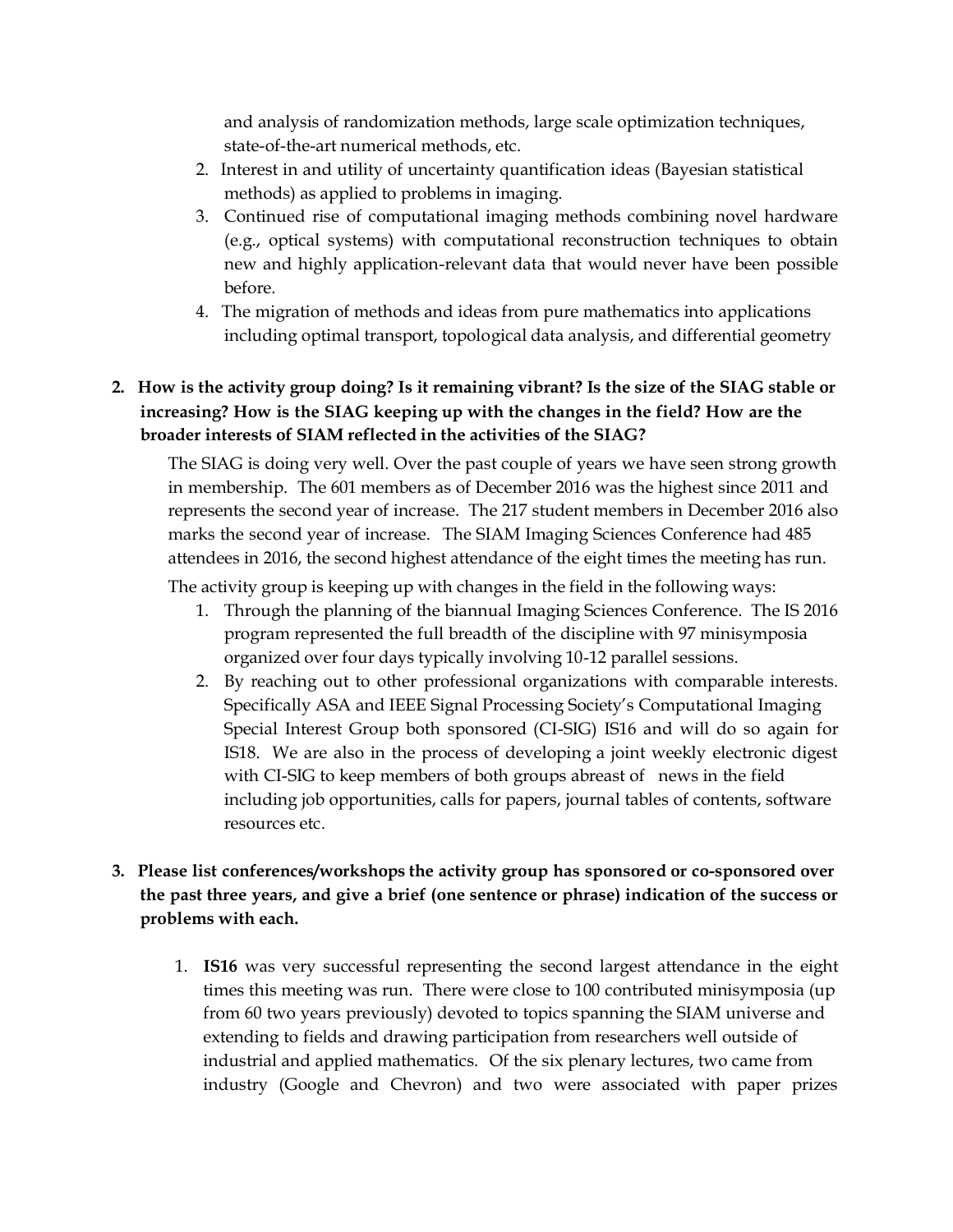including the first early career prize lecture. The business meeting was well attended (with approximately 50 attendees), and there was healthy discussion regarding the proposal for IS18 from the University of Bologna, the possibility for the SIAG to have a stronger presence on the web and in social media, and the role of inverse problems in the SIAG.

2. The SIAG is currently in the process of planning a **workshop in collaboration with the newly formed Texas Louisiana SIAM section for the Fall of 2017**. The effort is being led by Dr. Anusha Sekar from Chevron. Dr. Miller is serving as the representative from the SIAG on the planning committee. The meeting, which will last one or two days, will focus on biomedical and geophysical imaging (inverse) problems.

## **4. Please indicate the number of minisymposia directly organized by the activity group at the last two SIAM annual meetings. When did the SIAG last organize a track at an annual meeting or meet jointly with the SIAM Annual Meeting?**

- 1. As of the writing of this document (late April, 2017), SIAG/IS is in the process of proposing a minisymposium on advances in imaging science for the **Joint Mathematics Meeting** to be held in San Diego in January 2018.
- 2. At **AN17**, three of the plenary talks, including the AWM-SIAM Sonia Kovalevsky Lecture are to be delivered by members of SIAG/IS on imaging science related topics. In addition, a fourth plenary talk is also devoted to a problem in imaging science though the speaker is not a member of the SIAG. We also identify six mini-symposia focusing on imaging science topics. Half of these MS were organized by one or more members of the SIAG.
- 3. Imaging sciences were prominent at **AN16** with five mini-symposia (two organized by SIAG/IS members) and one contributed presentation section covering a range of topics in this area. We also note that Dr. Yan LeCun's plenary talk in Deep Learning focused largely on imaging science applications of this method
- 4. At **AN15 (ICIAM 2015)**, there were over 30 mini-symposia (eight organized by members of SIAG/IS) devoted to topics in imaging science as well as two Invited Lectures (Image Restoration: A Data-Driven Perspective by Zuowei Shen and Mathematical models and methods for noninvasive bio-impedance imaging by Jin Keun Seo)

#### **5. Please indicate other activities sponsored by the activity group, to include newsletters, prizes and web sites. Have each of these been active and successful?**

The SIAG is engaged in a number of activities in addition to organization of the biannual meeting and sessions at the Annual Meeting. Specifically:

1. We have a very active listserv advertising primarily job opportunities. The average number of messages per month in 2016 was 4.5. As discussed in the answer to question 2, we are currently looking to expand the scope and coverage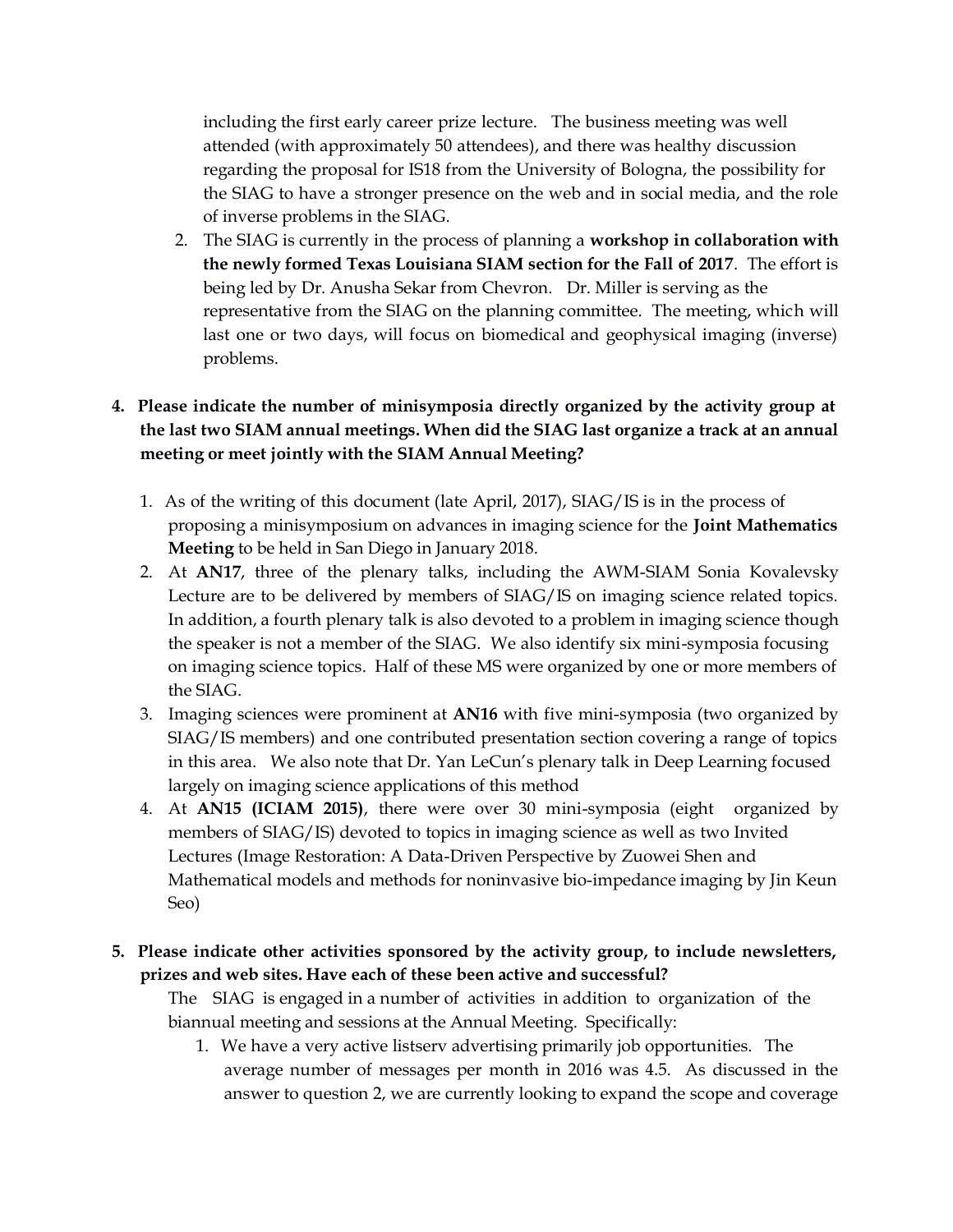of this resource in collaboration with the IEEE Signal Processing Society Computational Imaging Special Interest group

- 2. Over the summer of 2016, we updated and have been maintaining a new Wiki for the SIAG. Key changes include a new section on Conferences and Workshops and a new section on Jobs. More details and links are available regarding prizes and journals related to imaging science.
- 3. The SIAG/IS organizes two paper prizes at the biannual SIAM Imaging Science Meeting. The Best Paper prize has been offered three times (2012, 2014, 2016) while the Early Career Prize was initiated in 2016. Both are highly successful, recognizing truly exceptional contributions to imaging sciences with the latter specifically providing exposure to our best young researchers. Indeed, the plenary lectures at the Imaging Science meeting in 2016 were highly attended and appreciated by the breadth of folks at the meeting. Both of these prizes will continue into the future.
- 4. The current chair of the SIAG serves on the SIAM News Editorial Board. In this capacity, Dr. Miller has connected the Managing Editor, Karthika Swamy Cohen, with authors from a number of recent papers from the SIAM Journal on Imaging Sciences whose work would have broad appeal to the general SIAM community. As of the writing of this document (late-April 2017), three authors have agreed to contribute articles to SIAM News.

#### **6. What activities are planned and proposed for the next period of the charter? Please describe scheduled and suggested future activities in detail.**

The next biennial SIAM Conference on Imaging Science IS18 will be held in Bologna Italy. The general Co-chairs are Fiorella Sgallari and Omar Ghattas. More information will be posted at [http://siam.org/meetings/IS18/.](http://siam.org/meetings/IS18/)

#### **7. How can SIAM help the activity group achieve its goals?**

Over the past year and a half, the current set of officers have been trying to expand the on-line reach of services offered by the SIAG to its members. We have been talking with similar interest groups from IEEE and more recently OSA about ideas such as joint newsletters, improved web presence, social media outlets etc. At the same time, the SIAG/IS officers also sought to improve our own web presence, moving from the current wiki to something more dynamic such as the SIAG/LA website. These efforts take resources and support beyond what can be provided by the four officers of the SIAG; e.g, assistance with web development and an ability to host something like a joint SIAM/IEEE/OSA listserv. That none of these was forthcoming from SIAM has greatly limited the ability of the SIAG/IS officers to serve our members and, quite possibly expand both our membership and that of SIAM. Thus, the first and most important manner in which SIAM could assist SIAG/IS would be to provide substantive resources to support the efforts of the officers in these types of endeavors.